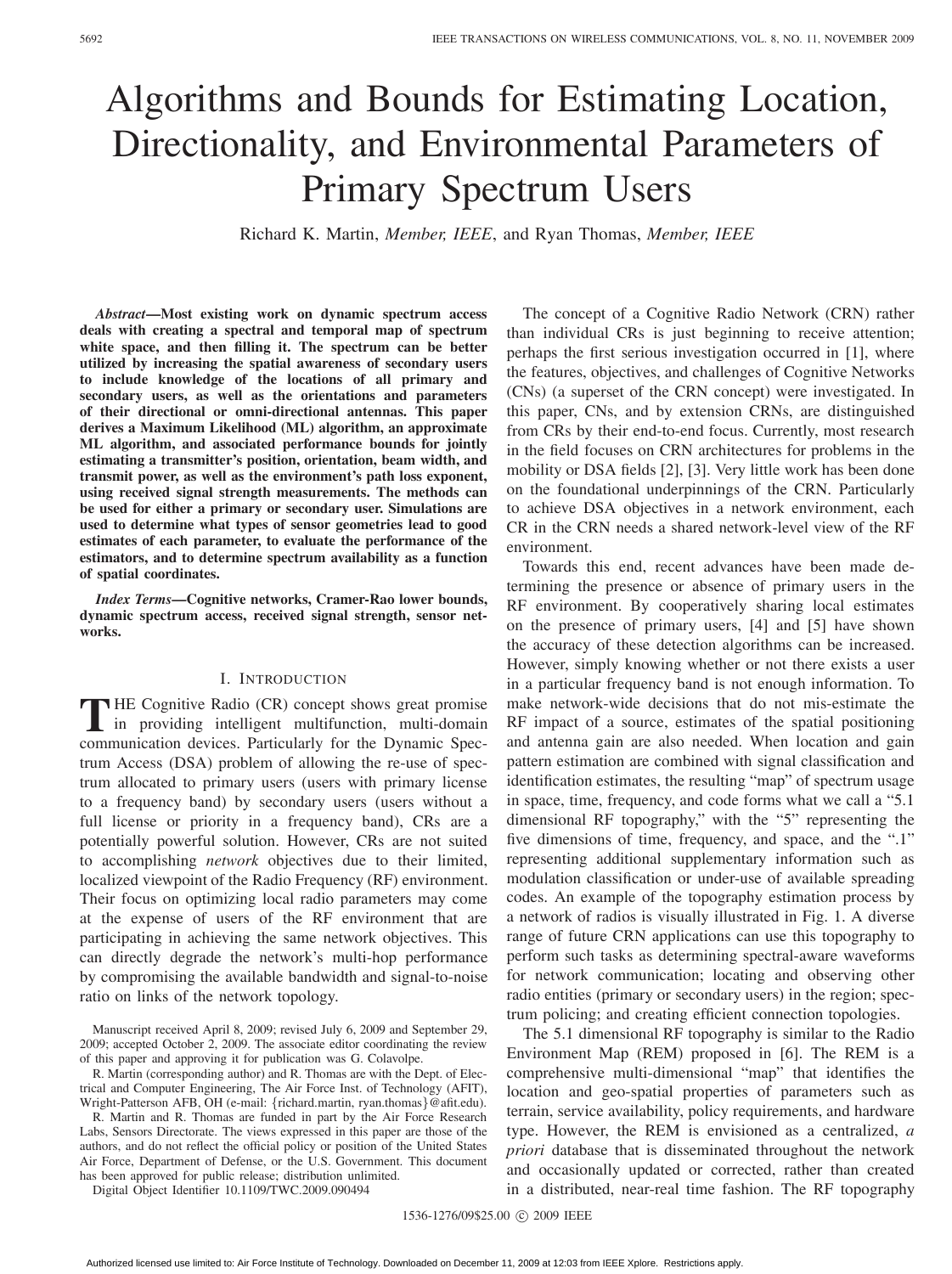may fit into the REM as an Available Resource Map (ARM), which the authors describe as a a real time map of all radio activity in the network. An RF topogrophy scheme created by RSS should be a significant improvement previous ARM proposals [7], which required specializing positioning sensors (such as GPS) and self-reporting by the transmitters of their RF characteristics.

Spatial estimation of the location of signal sources, or "source localization," is currently an active area of research, with many interesting non-CN applications. For example, precision location of cell phones in an emergency has been mandated in the United States [8]. Similarly, microphone arrays can be used to determine the location of an acoustic source [9], to aid automatic camera tracking [10] or determination of the source of sniper fire [11].

Measurements that can be taken to aid source localization include the Angle of Arrival (AOA) [12], the Received Signal Strength (RSS) [9], [13], or the Time Difference of Arrival (TDOA) at multiple receivers [14]. The drawbacks of AOA measurements are that the quality of the final position estimate degrades rapidly as the receivers move away from the source, and that determining the AOA requires a phased array of antennae at each sensor rather than a single antenna. RSS is frequently used due to its simplicity, despite the fact that RSS measurements are not very accurate and a large, dense sensor network is often required for precise location estimates. RSS techniques typically assume that the transmitted power and the path loss exponent are known (or are sometimes included as additional parameters to be estimated [15]), that there is no multipath or shadowing, and that the transmitter is isotropic. TDOA methods do not make such assumptions, but they require significantly higher communications overhead than AOA or RSS. We focus on RSS in this paper, although RSS can be combined with TDOA measurements to improve the accuracy of the estimator [16].

One major drawback of most existing work is the assumption of isotropic (omni-directional) transmission. Since most modern communications devices exploit spatial diversity through non-uniform antenna gain patterns, the isotropic assumption is rarely valid. Cell phone handsets, for example, attempt to direct radiation away from the head, resulting in shadowing on one side of the phone; and base stations generally employ phased arrays of antennas to shape the transmit gain pattern. Knowing the direction in which a transmitter is transmitting can allow for more efficient use of spectrum. This paper removes the isotropic assumption and considers estimation of the directionality, position, and parameters of an RF transmission via a sensor network. Note that if there are many scatterers close to the transmitter, it will blur the effects of the radiation pattern; however, we assume that a variable beam width is to be estimated, which helps account for such possible blurring. Moreover, scatterers close to the sensors will have roughly the same angle to the transmitter as the sensors, and will not be a problem. The fact that the transmitter is using a directional antenna presupposes that it is in an environment in which the effects of directionality would be completely obscured.

To determine bounds on the variances of the parameter estimates, we will use the Cramer-Rao Lower Bound (CRLB) [17]. The CRLB is is a bound on the covariance matrix of unbiased estimates of the parameter vector **z**, where **z** contains parameters such as the spatial location  $(x_0, y_0)$ , beam orientation ( $\theta_0$ ), beam half-width ( $\sigma_N$ ), transmission power ( $P_0$ ), or path-loss exponent  $(n_n)$ . In particular, the diagonal elements of the CRLB bound the variances of unbiased estimates of the corresponding scalar parameters. By computing the CRLB, we determine the lowest possible estimation variance we can achieve, regardless of which algorithm or method is used in the estimation process. A variance equal to the CRLB is not necessarily achievable, but in practice it is usually possible to get very close to the bound with some estimator. By computing the CRLB for various sensor geometries, we will determine which possible arrangements of sensors will potentially lead to good estimates (i.e. low variance) of the source position, orientation, and environmental parameters. Better estimates of these parameters will allow us to better estimate the power incident at any point in the RF topography, whether we have a sensor there or not.

There is a large amount of existing work on localization using RSS measurements, although for the case of omnidirectional antennas. In [18], a CRLB was derived for estimates of the source 2D coordinates and (omni-directional) transmit power using RSS measurements. Similarly, in [19], the CRLB and a Maximum Likelihood (ML) estimator were derived under the same conditions for self-localization of a network of sensors, in which a small subset of the sensors were "anchor nodes" at known locations. In [20], the Barankin bound was computed under the same assumptions. It was shown that the Barankin bound is tighter than the CRLB, although it is more difficult to compute. In [15], the estimation problem was expanded to include the path loss exponent (as suggested in [19]), although the estimator was not an ML estimator and analytical performance bounds were not considered.

In Section II, we present the system model, including both a Gaussian-shaped radiation pattern and a more general model. In Section III, we derive analytic expressions for the CRLBs on estimates of the source position, orientation, beam halfwidth, power, and path loss exponent, for the Gaussian-shaped pattern. The derivation extends to the general case, but is not very interesting without assuming a specific functional form. In Section IV, we derive an ML estimation algorithm for the unknown parameters, as well as an approximately ML algorithm with significantly reduced complexity, for both the Gaussian and general radiation patterns. Section V provides examples of numerical evaluation of the bounds and estimator performance for various sensor configurations, and Section VI concludes the paper.

# II. SYSTEM MODEL

Throughout,  $(\cdot)^{*}$ ,  $(\cdot)^{T}$ ,  $(\cdot)^{H}$ , and  $\mathcal{E}\{\cdot\}$  denote complex conjugate, matrix transpose, conjugate (Hermitian) transpose, and statistical expectation, respectively. A sample average is denoted  $\langle \cdot \rangle$ , i.e. sum up the arguments and divide by their cardinality. The matrices **0**, **1** contain all zeros or all ones respectively, and when it is not clear from the context, they will be subscripted with their dimensionality. A hat indicates an estimate of its argument, e.g.  $\theta_0$  is an estimate of  $\theta_0$ .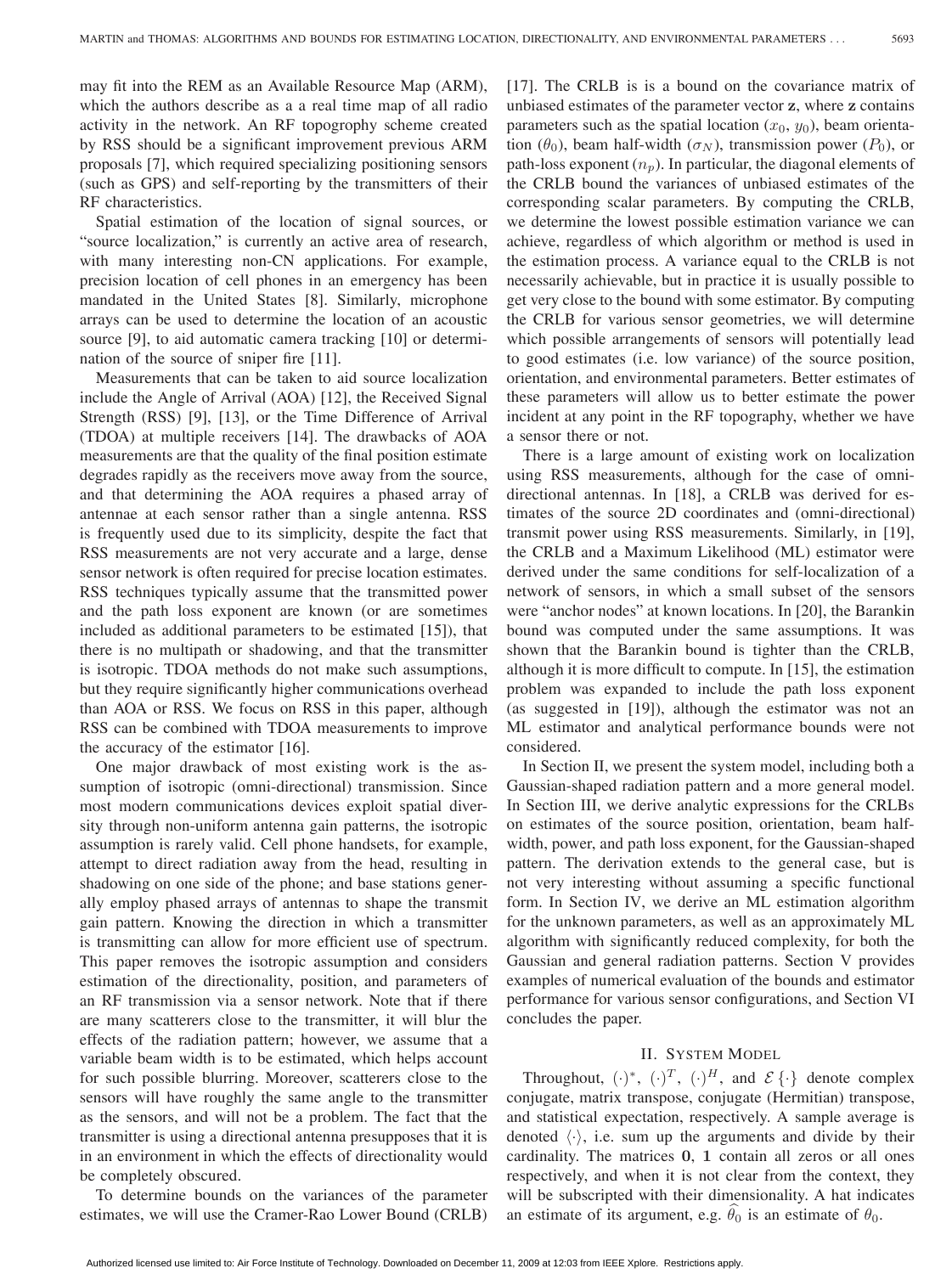

Fig. 1. Creation of a 5.1D RF topography, to find *spatial* spectrum white space. (a) First, power levels are observed at each sensor *∇*. (b) Next, the source locations *∗*, transmitted power levels, antenna orientations, antenna beam widths (not shown), and path loss exponent are estimated. (c) Finally, a topographical map is created of (estimated) power incident on *any* point in space, not just points where there are sensors.

Directionality in transmissions can be created using a phased array or via a single directional antenna, although we focus on the latter case for simplicity. Consider a directional antenna with a Gaussian-shaped radiation pattern,

$$
\left|G_N(\theta)\right|^2 = \Gamma_0 \exp\left(\frac{-\left(\mathcal{M}\left(\theta - \theta_0\right)\right)^2}{2\sigma_N^2}\right),\qquad(1)
$$

where the antenna is located at  $(x_0, y_0)$  with the main beam in the direction  $\theta_0$ ,  $\Gamma_0$  is chosen to scale the transmitted power, and the function  $M(\cdot)$  restricts the argument to  $[-\pi, \pi]$  via

$$
\mathcal{M}\left(\phi\right) = \text{mod}_{2\pi}\left(\phi + \pi\right) - \pi.
$$
 (2)

Note that the term "Gaussian" here simply refers to the bell curve shape of the radiation pattern, not to a random variable.

The Gaussian shape could be used to approximate the main lobe of a more generic radiation pattern (such as from a phased array). For the sake of generality, we also explicitly consider a generic radiation pattern, written as

$$
10\log_{10}|G_g(\theta)|^2 = 10\log_{10}\Gamma_0 - \gamma\left(\mathcal{M}(\theta - \theta_0)\right),\tag{3}
$$

where  $\gamma$  can be any function that satisfies both  $\gamma(0) = 0$  and  $\gamma(u) \geq 0$   $\forall u$ . As before,  $\Gamma_0$  scales the peak power. Equation (1) is produced, for example, if  $\gamma(u) = (u^2/\sigma_N^2)$  5  $\log_{10} e$ . For the sake of gaining intuition as to the functional dependence of the CRLB on the various parameters, we will usually use (1) rather than (3) in our derivations; however, the ML estimation algorithms in Section IV will consider both the specific and general cases.

The  $S$  CR nodes (the sensors) are located at known positions  $(x_s, y_s)$ , for  $s = 1, 2, \dots, S$ , thus they are at distances and angles

$$
d_s = \sqrt{(x_s - x_0)^2 + (y_s - y_0)^2},
$$
\n(4)

$$
\theta_s = \arctan\left(\frac{y_s - y_0}{x_s - x_0}\right),\tag{5}
$$

with respect to the source.

Assuming log-normal fading as in [15], [18], the received power in the dB domain at each sensor is normally distributed with variance  $\sigma^2$ , as per the Okumura-Hata model [21]. Typically,  $\sigma$  ranges from 4 dB to 12 dB [22], corresponding to uncluttered environments (e.g. deserts) to environments rich in shadowing and multipath (e.g. urban canyons). The value of  $\sigma^2$  is usually approximated from controlled measurements in a given environment; but it could be considered a quantity to be estimated as well. In free space, power diminishes according to an inverse square law, but due to multipath and shadowing the path loss exponent  $n_p$  need not be 2. Typically,  $n_p \approx 2$  in free space propagation and  $n_p \approx 5$  in dense urban environments [18], though some sources state that typical values of  $n_p$  are in the range 2 to 4. Since it is typical to work in the log domain, we also define  $P_0$  as the dB version of  $\Gamma_0$ . Thus, altogether, our potential unknowns for a single directional antenna are  $x_0$ ,  $y_0$ ,  $\theta_0$ ,  $P_0$ ,  $n_p$ , and  $\sigma_N$ , though some may be known *a priori*.

In the log domain, the received power is Gaussian, modelled as

$$
\mathbf{p} = [p_1, \cdots, p_S]^T \sim \mathcal{N}(\mathbf{m}, \mathbf{C}), \tag{6}
$$

using the definitions

$$
\mathbf{m} = [m_1, \cdots, m_S]^T, \tag{7}
$$
\n
$$
m_s = 10 \log_{10} \left( |G(\theta_s)|^2 \right) - n_p 10 \log_{10} \left( \frac{d_s}{d_0} \right),
$$
\n
$$
= P_0 - \frac{b}{2} \left( \mathcal{M} (\theta_s - \theta_0) \right)^2 - n_p \overline{d}_s, \tag{8}
$$

$$
P_0 = 10 \log_{10} (\Gamma_0), \tag{9}
$$

$$
b = \frac{10 \log_{10} (e)}{\sigma_N^2},\tag{10}
$$

$$
\overline{d}_s = 10 \log_{10} \left( d_s / d_0 \right) \tag{11}
$$

where the parameter  $d_0$  is a short reference distance from the receiver (typically 1 m). In most of our simulations, we assume  $C = \sigma^2 I$ , which covers most cases of practical interest, but the derivations are left in the general case whenever it is easy to do so.

For the CRLB calculations and derivation of the ML estimator, it is useful to explicitly state the log of the Probability Density Function (PDF) associated with (6), known as the log-likelihood:

$$
L = \ln f(\mathbf{p}|\mathbf{z})
$$
  
=  $-\frac{1}{2}(\mathbf{p} - \mathbf{m})^T \mathbf{C}^{-1} (\mathbf{p} - \mathbf{m}),$  (12)

ignoring a constant term that will cancel due to differentiation.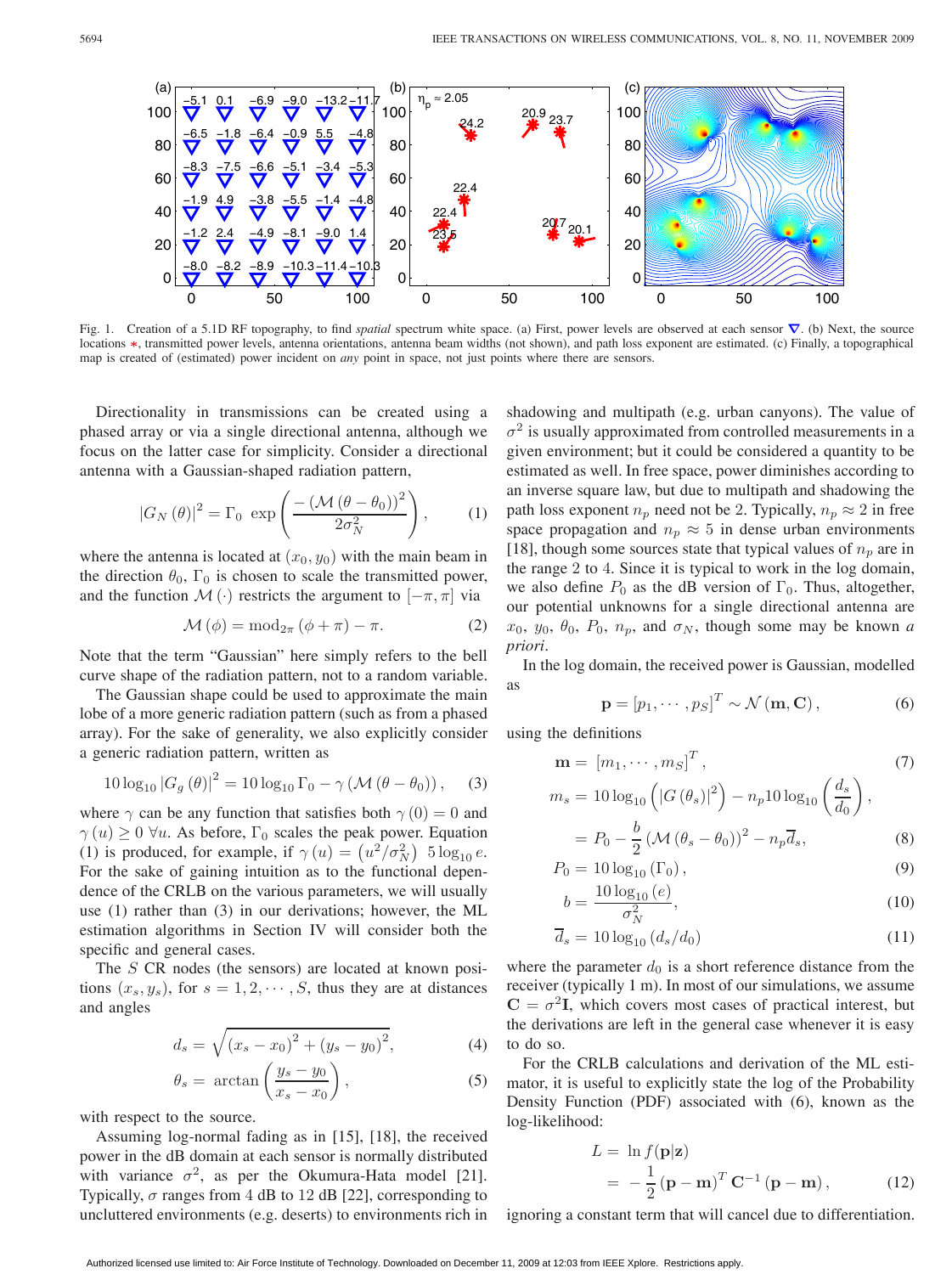## III. PERFORMANCE BOUNDS

In this section, we derive CRLBs on the variances of unbiased estimates of the various transmission parameters, given the RSS at a collection of sensors at known locations. These include transmitter location, transmitter orientation, transmit power, the path loss exponent, and the beam half-width. We first derive the general results, and then consider two special cases in order to simplify the results and gain some intuition.

In its simplest form, the CRLB is a bound on unbiased estimates of non-random parameters (or parameters whose probability distributions are not known *a priori*) [17]. Specifically, the covariance of unbiased estimates of the  $M$  unknowns grouped into the vector **z** is lower-bounded (in the matrix sense) by  $J^{-1}$ , where the Fisher Information Matrix (FIM)  $J$ is defined by:

$$
J_{i,j} = -\mathcal{E}\left\{\frac{\partial^2 L}{\partial z_i \partial z_j}\right\},\tag{13}
$$

where  $L$  is the log-likelihood given by (12). In particular, the variances of the estimates of elements of **z** are bounded by the diagonal of  $J^{-1}$ . In the remainder of this section, we derive the CRLB for the probability density given in Section II.

#### *A. All six parameters unknown*

The log-likelihood of the RSS vector **p** given the vector of unknowns **z** is given by (12). The vector **z** contains some or all of  $P_0$  (or  $\Gamma_0$ ), b (or  $\sigma_N$ ),  $n_p$ ,  $x_0$ ,  $y_0$ , and  $\theta_0$ , depending on which parameters are already known. For the Gaussian case of (12), the FIM simplifies to

$$
J_{i,j} = \mathcal{E} \left\{ \frac{\partial}{\partial z_i} \left[ (\mathbf{p} - \mathbf{m})^T \mathbf{C}^{-1} \frac{\partial}{\partial z_j} (\mathbf{p} - \mathbf{m}) \right] \right\}
$$
  
=  $\left( \frac{\partial}{\partial z_i} \mathbf{m} \right)^T \mathbf{C}^{-1} \frac{\partial}{\partial z_j} \mathbf{m}$  (14)

since  $\mathcal{E}\{\mathbf{p}\} = \mathbf{m}$ . For i.i.d. noise, (14) could further simplify to

$$
J_{i,j} = \frac{1}{\sigma^2} \left( \frac{\partial}{\partial z_i} \mathbf{m} \right)^T \frac{\partial}{\partial z_j} \mathbf{m}.
$$
 (15)

Depending on which parameters are assumed unknown, the relevant partial derivatives are given by a subset of

$$
\frac{\partial m_s}{\partial P_0} = 1\tag{16}
$$

$$
\frac{\partial m_s}{\partial b} = \frac{-1}{2} \left( \mathcal{M} \left( \theta_s - \theta_0 \right) \right)^2 \tag{17}
$$

$$
\frac{\partial m_s}{\partial n_p} = -\overline{d}_s \tag{18}
$$

$$
\frac{\partial m_s}{\partial \theta_0} = b \mathcal{M} (\theta_s - \theta_0)
$$
 (19)

$$
\frac{\partial m_s}{\partial x_0} = \frac{-b}{d_s^2} \mathcal{M}\left(\theta_s - \theta_0\right)(y_s - y_0) + \frac{10n_p}{d_s^2}(x_s - x_0) \tag{20}
$$

$$
\frac{\partial m_s}{\partial y_0} = \frac{-b}{d_s^2} \mathcal{M}\left(\theta_s - \theta_0\right) \left(x_s - x_0\right) + \frac{10n_p}{d_s^2} \left(y_s - y_0\right) \tag{21}
$$

which used the fact that  $\frac{\partial \mathcal{M}(\phi)}{\partial \phi} = 1$  (ignoring the single point of discontinuity in the mod function). To cast the bounds for  $P_0$  and b into the form of bounds for  $\Gamma_0$  and  $\sigma_N$ , we use the CRLB of functions of parameters [17, p.229], given in this case by

$$
VAR\left\{\widehat{\Gamma_{0}}\right\} \geq \left(\frac{\partial \Gamma_{0}}{\partial P_{0}}\right)^{2} VAR\left\{\widehat{P_{0}}\right\}
$$

$$
\geq \left(\frac{\Gamma_{0} \ln(10)}{10}\right)^{2} VAR\left\{\widehat{P_{0}}\right\}, \qquad (22)
$$

$$
VAR\left\{\widehat{\sigma_{N}}\right\} \geq \left(\frac{\partial \sigma_{N}}{\partial b}\right)^{2} VAR\left\{\widehat{b}\right\}
$$

$$
\geq \left(\frac{\sigma_{N}^{3}}{20 \log_{10}(e)}\right)^{2} VAR\left\{\widehat{b}\right\}. \qquad (23)
$$

Note that the results in this subsection are a generalization of those in [18]. Specifically, [18] assumed  $n_p$  was known and implicitly used the model  $b = 0$  (i.e.  $\sigma_N = \infty$ ), hence the b,  $n_p$ , and  $\theta_0$  terms were not included in the FIM, making it  $3 \times 3$  rather than  $6 \times 6$ . Moreover,  $b = 0$  causes the first term in (20) and (21) to drop out, further simplifying the FIM in [18].

In principle, we can now numerically evaluate the CRLB on  $\Gamma_0$ ,  $\sigma_N$ ,  $n_p$ ,  $x_0$ ,  $y_0$ , and  $\theta_0$ . However, the full  $6 \times 6$  FIM cannot be (concisely) inverted in closed form, so in order to gain some intuition, we now consider two special cases that allow the FIM to simplify somewhat.

#### *B. Known location and beam width*

Assume the source coordinates  $(x_0, y_0)$  and the beam halfwidth  $\sigma_N$  are known, so that  $\mathbf{z} = [P_0, n_p, \theta_0]^T$ . In most work on source localization, the source coordinates are considered the key parameters to be determined, hence it may seem odd to assume they are known. However, what distinguishes this paper is the estimation of the source's RF footprint, rather than simply its location. The coordinates may be available from a TDOA method, or in the case where the primary user's location is fixed but the angle of transmission is not (e.g. cell phone towers), or possibly by cooperation from the primary user itself. Moreover, even if this assumption does not hold, the simplified mathematical expressions derived in this section may be used to gain some intuition even in the more general case. We will also make the simplifying assumption  $C = \sigma^2 I$ (which holds true in most practical cases), and we adopt the shorthand

$$
\mathcal{M}^n \stackrel{\triangle}{=} (\mathcal{M} (\theta_s - \theta_0))^n \tag{24}
$$

to condense some of the bulkier equations. Using  $(15)$ – $(21)$ , the FIM is given by

$$
\mathbf{J} = \frac{S}{\sigma^2} \begin{bmatrix} 1 & -\langle \overline{d}_s \rangle & b \langle \mathcal{M} \rangle \\ -\langle \overline{d}_s \rangle & \langle \overline{d}_s^2 \rangle & -b \langle \mathcal{M} \overline{d}_s \rangle \\ b \langle \mathcal{M} \rangle & -b \langle \mathcal{M} \overline{d}_s \rangle & b^2 \langle \mathcal{M}^2 \rangle \end{bmatrix}
$$
(25)

Recall that the notation  $\langle \cdot \rangle$  means "sample average." To gain some intuition, assume the sensors are distributed roughly symmetrically with respect to the direction of transmission, so that  $\langle (\mathcal{M}(\theta_s - \theta_0)) \rangle \approx 0$  and  $\langle (\mathcal{M}(\theta_s - \theta_0)) \overline{d}_s \rangle \approx 0$ . This need not require the sensors to all be on the same radius. This situation could occur, for example, in a very dense sensor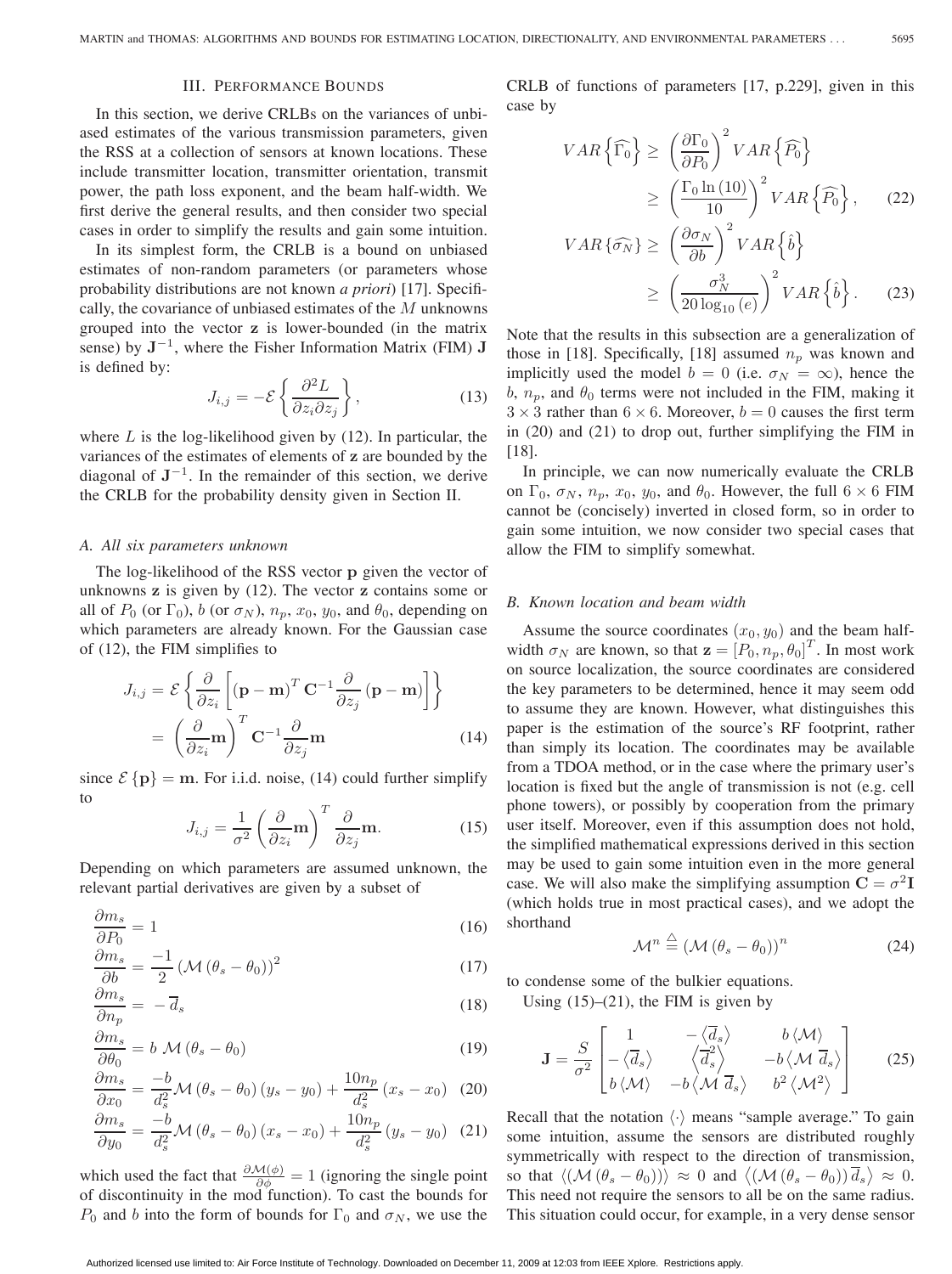network surrounding the source; and other examples are given in Section V. Then

$$
\mathbf{J} \approx \frac{S}{\sigma^2} \begin{bmatrix} 1 & -\langle \overline{d}_s \rangle & 0 \\ -\langle \overline{d}_s \rangle & \langle \overline{d}_s^2 \rangle & 0 \\ 0 & 0 & b^2 \langle (\mathcal{M} (\theta_s - \theta_0))^2 \rangle \end{bmatrix}, \quad (26)
$$

which is a block matrix and can be block-inverted. Performing the block inverse and using (22),

$$
VAR\left\{\widehat{P_0}\right\} \ge \frac{\sigma^2}{S} \frac{\left\langle \overline{d}_s^2 \right\rangle}{\left\langle \overline{d}_s^2 \right\rangle - \left\langle \overline{d}_s \right\rangle^2} \tag{27}
$$

$$
VAR\left\{\widehat{\Gamma_{0}}\right\} \geq \left(\frac{\Gamma_{0} \ln\left(10\right)}{10}\right)^{2} \frac{\sigma^{2}}{S} \frac{\left\langle\overline{d}_{s}^{2}\right\rangle}{\left\langle\overline{d}_{s}^{2}\right\rangle - \left\langle\overline{d}_{s}\right\rangle^{2}} \qquad (28)
$$

$$
VAR\{\widehat{n_p}\} \ge \frac{\sigma^2}{S} \frac{1}{\left\langle \overline{d}_s^2 \right\rangle - \left\langle \overline{d}_s \right\rangle^2}
$$
 (29)

$$
VAR\left\{\widehat{\theta}_{0}\right\} \ge \frac{\sigma^2}{S} \left(\frac{\sigma_N^2}{10 \log_{10}(e)}\right)^2 \frac{1}{\left\langle \left(\mathcal{M}\left(\theta_s - \theta_0\right)\right)^2 \right\rangle}
$$
\n(30)

Note that since  $\langle \theta_s \rangle \approx \theta_0$ , the denominator terms are the sample variances of the distances (in dB) and the angles, measured with respect to the transmitter position and orientation.

The transmitter's antenna beam width  $\sigma_N$  and the measurement noise variance  $\sigma^2$  are beyond our control. The CRLB can be reduced linearly for all three unknowns by increasing the number of sensors  $S$ . The variances of estimates of the path loss exponent  $n_p$  and the orientation  $\theta_0$  can be reduced by increasing the dispersion of the sensors in distance and angle, respectively. The variance of the estimate of the transmit power can be reduced by increasing the dispersion of the sensors in distance with respect to their second moment, or equivalently by holding the mean distance (in dB) constant while increasing the dispersion. In Section V, the CRLB will be numerically computed for different sensor geometries, to show that this intuition still holds when all six parameters are unknown.

## *C. Known location and path loss*

Now assume the source coordinates  $(x_0, y_0)$  and the path loss exponent  $n_p$  are known, so that  $\mathbf{z} = [P_0, b, \theta_0]^T$ . As before, the coordinates may be available from a TDOA method; and the path loss exponent may be measured in advance for a given environment. Again,  $C = \sigma^2 I$ .

Using  $(15)$ – $(21)$ , the FIM is given by

$$
\mathbf{J} = \frac{S}{\sigma^2} \begin{bmatrix} 1 & \frac{-1}{2} \langle \mathcal{M}^2 \rangle & b \langle \mathcal{M} \rangle \\ \frac{-1}{2} \langle \mathcal{M}^2 \rangle & \frac{1}{4} \langle \mathcal{M}^4 \rangle & \frac{-b}{2} \langle \mathcal{M}^3 \rangle \\ b \langle \mathcal{M} \rangle & \frac{-b}{2} \langle \mathcal{M}^3 \rangle & b^2 \langle \mathcal{M}^2 \rangle \end{bmatrix} \tag{31}
$$

To gain some intuition, again assume the sensors are distributed roughly symmetrically with respect to the direc-  $\langle (\mathcal{M} (\theta_s - \theta_0))^3 \rangle \approx 0$ . Then tion of transmission, so that  $\langle M(\theta_{s} - \theta_{0})\rangle \approx 0$  and

$$
\mathbf{J} \approx \frac{S}{\sigma^2} \begin{bmatrix} 1 & \frac{-1}{2} \langle \mathcal{M}^2 \rangle & 0\\ \frac{-1}{2} \langle \mathcal{M}^2 \rangle & \frac{1}{4} \langle \mathcal{M}^4 \rangle & 0\\ 0 & 0 & b^2 \langle \mathcal{M}^2 \rangle \end{bmatrix},\tag{32}
$$

which is a block matrix and can be block-inverted. Performing the block inverse and using (22) and (23),

$$
VAR\left\{\widehat{P}_0\right\} \ge \frac{\sigma^2}{S} \frac{\left\langle \mathcal{M}^4 \right\rangle}{\left\langle \mathcal{M}^4 \right\rangle - \left\langle \mathcal{M}^2 \right\rangle^2}
$$
(33)

$$
VAR\left\{\widehat{\Gamma_0}\right\} \ge \left(\frac{\Gamma_0 \ln{(10)}}{10}\right)^2 \frac{\sigma^2}{S} \frac{\langle \mathcal{M}^4 \rangle}{\langle \mathcal{M}^4 \rangle - \langle \mathcal{M}^2 \rangle^2} \tag{34}
$$

$$
VAR\{\widehat{\sigma_N}\} \ge \left(\frac{\sigma_N^3}{20 \log_{10}(e)}\right)^2 \frac{\sigma^2}{S} \frac{4}{\langle \mathcal{M}^4 \rangle - \langle \mathcal{M}^2 \rangle^2} \quad (35)
$$

$$
VAR\left\{\widehat{\theta_0}\right\} \ge \frac{\sigma^2}{S} \left(\frac{\sigma_N^2}{10 \log_{10}(e)}\right)^2 \frac{1}{\langle \mathcal{M}^2 \rangle} \tag{36}
$$

All of the bounds considered in this section can be reduced by maximizing the angular dispersion of the sensors, regardless of distances. This makes sense, given that in this subsection we are primarily attempting to determine the directionality parameters of the transmitter.

It is also instructive to compare (28) and (34), which are both bounds for the peak transmitted power. In the former case, the beam width was known and the path loss was unknown, hence the angular spread of the sensors was immaterial but the variance in sensor distances was crucial. In the latter case, the beam width was unknown and the path loss was known, hence the angular spread governed the bound rather than the spread in distances.

#### *D. Bounds on the RF topography*

The ultimate goal of estimating the source's location and transmission parameters is the creation of a 5.1D RF topography. In this subsection, we derive the CRLB for the estimated power that would be incident across the spatial region of interest, as a function of the spatial coordinates.

The CRLB on a function of multiple parameters  $g(\mathbf{z})$  is given by [17, p.229]

$$
VAR\left\{\widehat{g(\mathbf{z})}\right\} \geq \left(\nabla_{\mathbf{z}}g\right)^{T} \mathbf{J}^{-1} \nabla_{\mathbf{z}}g. \tag{37}
$$

In particular, let  $g(\mathbf{z})$  be the estimated mean power (in the log domain) that would be received at a point  $(x, y)$ , at a distance and angle of  $(d, \theta)$  with respect to the source. The actual mean power is given by

$$
g(\mathbf{z}) = P_0 - \frac{b}{2} \left( \mathcal{M} \left( \theta - \theta_0 \right) \right)^2 - n_p \overline{d}, \tag{38}
$$

$$
\overline{d} = 10 \log_{10} \sqrt{(x - x_0)^2 + (y - y_0)^2},
$$
 (39)

$$
\theta = \arctan\left(\frac{y - y_0}{x - x_0}\right). \tag{40}
$$

The equations for the partial derivatives  $\frac{\partial g}{\partial z_i}$  are nearly identical to  $(16)$ – $(21)$ , with the exception that the subscripts "s" are removed, hence the equations are not repeated here. Using (37), the variance of the estimated power can be determined as a function of position, providing a measure of confidence for each point in the topography.

Authorized licensed use limited to: Air Force Institute of Technology. Downloaded on December 11, 2009 at 12:03 from IEEE Xplore. Restrictions apply.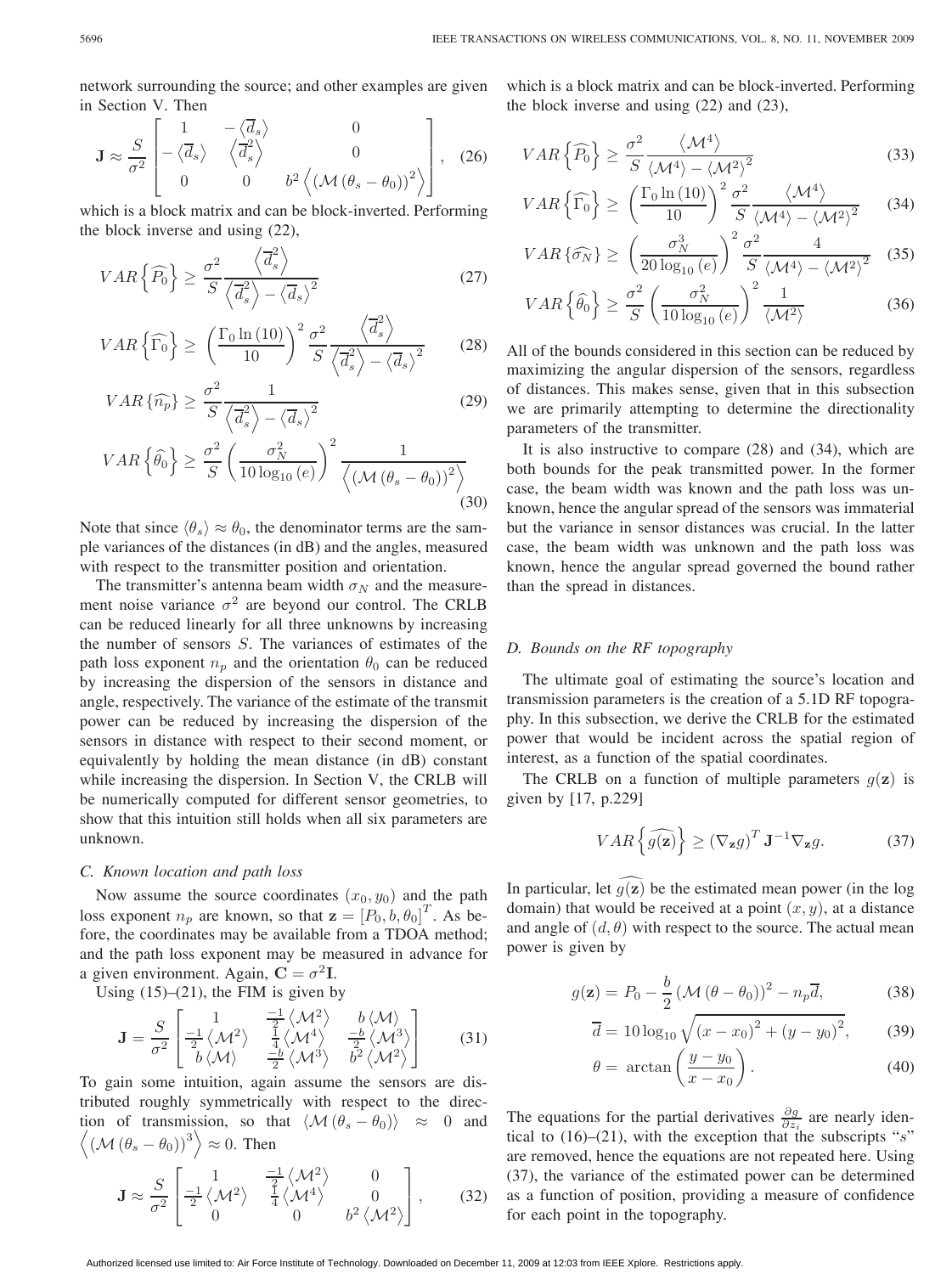## IV. ESTIMATION ALGORITHMS

In this section, we derive algorithms for estimating the parameters of  $\mathbf{z} = [P_0, b, n_p, \theta_0, x_0, y_0]$ , using only observations of the log-normal distributed received power at the  $S$  sensors. First, we derive an ML algorithm for estimating the parameters when the source antenna has a Gaussian radiation pattern, in which it is known that the shape is Gaussian but the beam width is unknown. The algorithm reduces the search space for **z** from six dimensions to three dimensions, but due to the nonlinearity of the  $M(\cdot)$  function, a closed form solution for  $x_0$ ,  $y_0$ , and  $\theta_0$  cannot be obtained, hence a three dimensional search is unavoidable. (A nonlinear least squares approach was considered as an alternative to a grid search over these three parameters, but due to slow convergence of the resulting algorithm, the results are not discussed here.) Second, we derive an ML algorithm for estimating the parameters when the radiation pattern of the source antenna has an arbitrary but completely known shape, with an isotropic antenna as a special case. Third, we create a hybrid, approximate ML algorithm that combines the computational simplicity of an algorithm based on the isotropic assumption with the accuracy of the full ML estimate.

## *A. ML estimation of a Gaussian beam*

The ML algorithm takes the generic form

$$
\widehat{\mathbf{z}}_{ML} = \arg \max_{\mathbf{z}} \underbrace{\ln f(\mathbf{p}|\mathbf{z})}_{L}.
$$
 (41)

In this case, the ML cost function  $L$  is given by (12), and for simplicity  $C = \sigma^2 I$  in the remainder of this section. Typically, (41) is solved by setting its gradient to zero and solving the resulting set of equations. The gradient equations are given by

$$
\frac{\partial L}{\partial z_i} = \sum_{s=1}^{S} (p_s - m_s) \frac{\partial m_s}{\partial z_i},\tag{42}
$$

with the partial derivatives of  $m_s$  given by (16)–(21). Substituting in for  $m_s$  and simplifying, the first three gradient equations are

$$
\frac{\partial L}{\partial P_0} = \sum_{s=1}^{S} \left( p_s - \left[ P_0 - \frac{b}{2} \mathcal{M}^2 - n_p \overline{d}_s \right] \right) \tag{43}
$$

$$
\frac{\partial L}{\partial b} = -\frac{1}{2} \sum_{s=1}^{S} \left( p_s - \left[ P_0 - \frac{b}{2} \mathcal{M}^2 - n_p \overline{d}_s \right] \right) \mathcal{M}^2 \quad (44)
$$

$$
\frac{\partial L}{\partial n_p} = -\sum_{s=1}^{S} \left( p_s - \left[ P_0 - \frac{b}{2} \mathcal{M}^2 - n_p \overline{d}_s \right] \right) \overline{d}_s. \tag{45}
$$

The equations for  $x_0$ ,  $y_0$ , and  $\theta_0$  have been omitted since they are highly nonlinear and as such, a grid search will ultimately be necessary in order to solve them. Fortunately,  $P_0$ ,  $b$ , and  $n_p$  are linearly dependent on the other three quantities, and we now proceed to solve for them in terms of  $x_0$ ,  $y_0$ , and  $\theta_0$ .

Setting  $(43)$ – $(45)$  to zero, dividing by S, and using the "sample average" notation yields

$$
\langle p_s \rangle - P_0 + \frac{b}{2} \langle \mathcal{M}^2 \rangle + n_p \langle \overline{d}_s \rangle = 0 \tag{46}
$$

$$
\langle p_s \mathcal{M}^2 \rangle - P_0 \langle \mathcal{M}^2 \rangle + \frac{b}{2} \langle \mathcal{M}^4 \rangle + n_p \langle \overline{d}_s \mathcal{M}^2 \rangle = 0 \quad (47)
$$

$$
\langle p_s \overline{d}_s \rangle - P_0 \langle \overline{d}_s \rangle + \frac{b}{2} \langle \mathcal{M}^2 \overline{d}_s \rangle + n_p \langle \overline{d}_s^2 \rangle = 0. \tag{48}
$$

Equations (46)–(48) can simultaneously be solved for  $P_0$ ,  $b$ , and  $n_p$  by casting them into matrix form and using a  $3 \times 3$ matrix inverse,

$$
\begin{bmatrix}\n\widehat{P_0} \\
\widehat{b} \\
\widehat{n_p}\n\end{bmatrix} = \begin{bmatrix}\n1 & \frac{-1}{2} \langle \mathcal{M}^2 \rangle & -\langle \overline{d}_s \rangle \\
\langle \mathcal{M}^2 \rangle & \frac{-1}{2} \langle \mathcal{M}^4 \rangle & -\langle \overline{d}_s \mathcal{M}^2 \rangle \\
\langle \overline{d}_s \rangle & \frac{-1}{2} \langle \mathcal{M}^2 \overline{d}_s \rangle & -\langle \overline{d}_s^2 \rangle\n\end{bmatrix}^{-1} \begin{bmatrix}\n\langle p_s \rangle \\
\langle p_s \mathcal{M}^2 \rangle \\
\langle p_s \overline{d}_s \rangle\n\end{bmatrix}
$$
\n(49)

If one or more of  $P_0$ , b, or  $n_p$  is already known, then the relevant row(s) and column(s) of (49) should be omitted.

In summary, the ML estimation of the six unknowns (or a subset thereof) is accomplished by:

- 1) Pick a point in  $x_0$ ,  $y_0$ ,  $\theta_0$  space, chosen from a 3D grid.
- 2) Solve (49) for the ML estimates of  $P_0$ , b, and  $n_p$ , assuming the current  $x_0$ ,  $y_0$ , and  $\theta_0$  are correct.
- 3) Evaluate the ML cost for the six tentative parameter estimates, via (12).
- 4) Repeat steps (1)-(3) for all points in the 3D grid.
- 5) Choose the  $x_0$ ,  $y_0$ , and  $\theta_0$  from the grid that maximize (12), and retain the corresponding  $P_0$ , b, and  $n_p$  from (49).

The performance of this algorithm will be compared to the CRLB in Section V.

## *B. ML estimation of arbitrary, known radiation patterns*

For the general class of radiation patterns of (3), the mean power in the dB domain is

$$
m_s = 10 \log_{10} \left( \left| G_g \left( \theta_s \right) \right|^2 \right) - n_p \overline{d}_s, \tag{50}
$$

$$
= P_0 - \gamma \left( \mathcal{M} \left( \theta_s - \theta_0 \right) \right) - n_p \overline{d}_s. \tag{51}
$$

Note that the shape of the radiation pattern is considered completely known, i.e. there is no width-scaling parameter analogous to  $\sigma_N$  in this subsection. Equation (42) still applies, hence

$$
\frac{\partial L}{\partial P_0} = \sum_{s=1}^{S} \left( p_s - \left[ P_0 - \gamma \left( \mathcal{M} \left( \theta_s - \theta_0 \right) \right) - n_p \overline{d}_s \right] \right) \quad (52)
$$

$$
\frac{\partial L}{\partial n_p} = - \sum_{s=1}^{S} \left( p_s - \left[ P_0 - \gamma \left( \mathcal{M} \left( \theta_s - \theta_0 \right) \right) - n_p \overline{d}_s \right] \right) \overline{d}_s.
$$

$$
(53)
$$

Setting  $(52)$  and  $(53)$  to zero, dividing by S, and using the "sample average" notation yields

 $s=1$ 

$$
\langle p_s \rangle - P_0 + \langle \gamma \left( \mathcal{M} \left( \theta_s - \theta_0 \right) \right) \rangle + n_p \langle \overline{d}_s \rangle = 0 \tag{54}
$$
  

$$
\langle p_s \overline{d}_s \rangle - P_0 \langle \overline{d}_s \rangle + \langle \gamma \left( \mathcal{M} \left( \theta_s - \theta_0 \right) \right) \overline{d}_s \rangle + n_p \langle \overline{d}_s^2 \rangle = 0.
$$
  

$$
\tag{55}
$$

These two equations can be solved in matrix-vector form, as in (49). Since a  $2 \times 2$  matrix can be inverted in closed form, the tentative estimates are

$$
\widehat{P_0} = \frac{\left\langle \overrightarrow{d_s} \right\rangle \left\langle p_s \right\rangle - \left\langle \overrightarrow{d_s} \right\rangle \left\langle \overrightarrow{d_s} p_s \right\rangle + \left\langle \overrightarrow{d_s} \right\rangle \left\langle \gamma_s \right\rangle - \left\langle \overrightarrow{d_s} \right\rangle \left\langle \overrightarrow{d_s} \gamma_s \right\rangle}{\left\langle \overrightarrow{d_s} \right\rangle - \left\langle \overrightarrow{d_s} \right\rangle^2} \tag{56}
$$

Authorized licensed use limited to: Air Force Institute of Technology. Downloaded on December 11, 2009 at 12:03 from IEEE Xplore. Restrictions apply.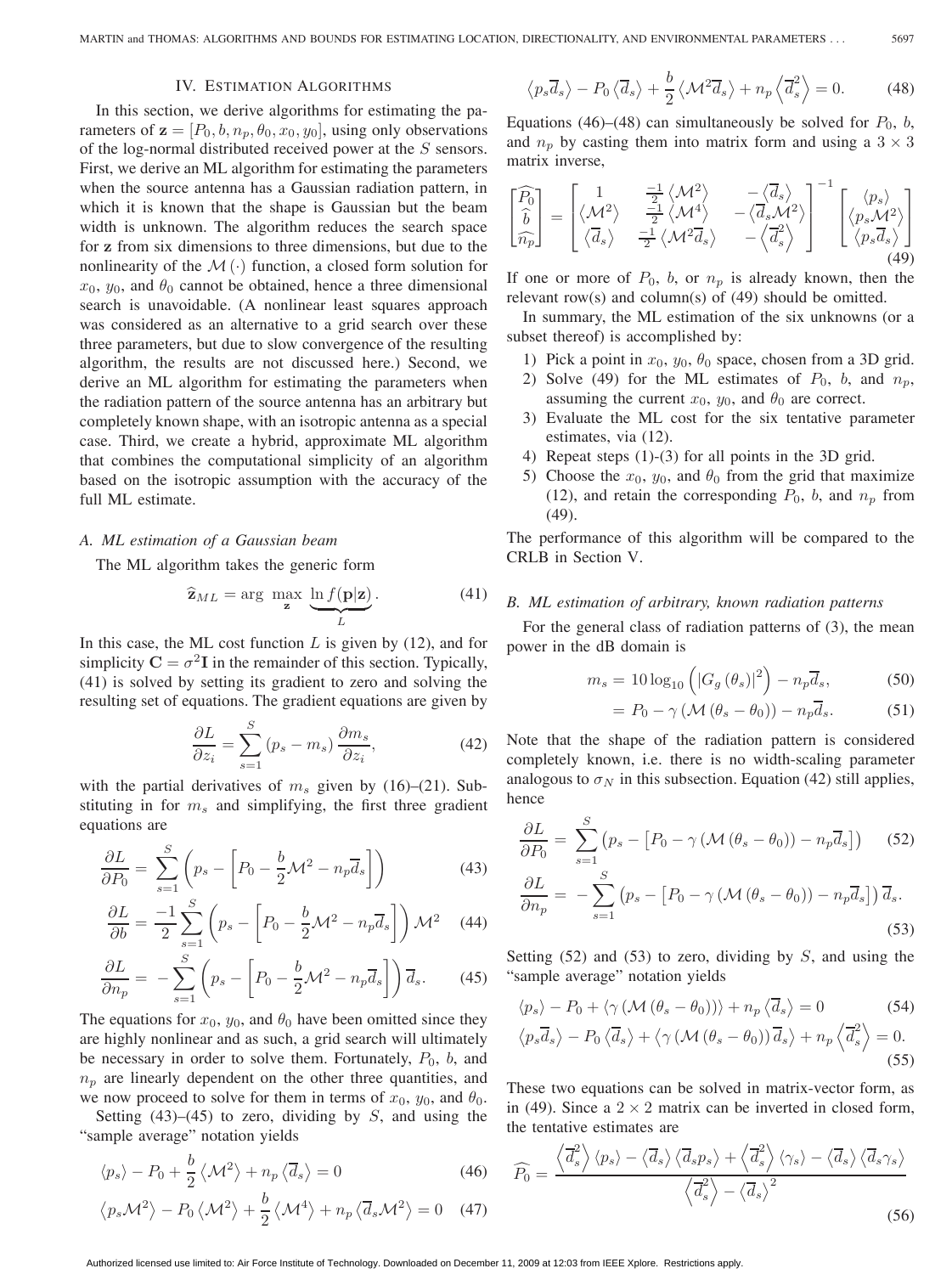$$
\widehat{n_p} = \frac{\langle \overline{d}_s \rangle \langle p_s \rangle - \langle \overline{d}_s p_s \rangle + \langle \overline{d}_s \rangle \langle \gamma_s \rangle - \langle \overline{d}_s \gamma_s \rangle}{\langle \overline{d}_s^2 \rangle - \langle \overline{d}_s \rangle^2}.
$$
 (57)

where  $\gamma_s$  is shorthand for  $\gamma (\mathcal{M} (\theta_s - \theta_0))$ . This leads to a generic ML estimation algorithm for the case when the gain pattern is arbitrary but known numerically:

- 1) Pick a point in  $x_0$ ,  $y_0$ ,  $\theta_0$  space, chosen from a 3D grid.
- 2) Solve (56) and (57) for the ML estimates of  $P_0$  and  $n_p$ , assuming the current  $x_0$ ,  $y_0$ , and  $\theta_0$  are correct.
- 3) Evaluate the ML cost for the five tentative parameter estimates, via (12).
- 4) Repeat steps (1)-(3) for all points in the 3D grid.
- 5) Choose the  $x_0$ ,  $y_0$ , and  $\theta_0$  from the grid that maximize (12), and retain the corresponding  $P_0$  and  $n_p$  from (56) and (57).

This generic algorithm includes the special case of an omnidirectional antenna, for which  $\gamma(\cdot)=0$ . In that case,  $\theta_0$  is omitted, and the grid search is only over 2D rather than 3D.

## *C. Approximate ML estimation*

The main drawback of the ML estimator of Section IV-A is that it requires a 3D search over  $x_0$ ,  $y_0$ , and  $\theta_0$ , which is computationally cumbersome. In this section, we form a hybrid algorithm that uses a heuristic to reduce the search space to 2D, but is ML over the 2D search space.

A directional antenna will broadcast most of its power in the direction in which it points. Consequently, a localization algorithm that ignores the directionality of the source (i.e., one that makes the omni-directional assumption) will tend estimate the source location to be directly in front of the true source location, i.e. in the direction pointed to by the true  $\theta_0$ . (For example, the reader may jump ahead to Fig. 8.) This fact can be used to roughly estimate the transmitter orientation. Specifically, the approximate ML algorithm is:

- 0) Estimate the location of the source assuming omnidirectional transmission, either by the algorithm in Section IV-B, or by an algorithm that does not estimate path loss and transmitted power. Call this estimate  $(x_{omni}, y_{omni}).$
- 1) Pick a point in  $x_0$ ,  $y_0$  space, chosen from a 2D grid. Choose  $\theta_0$  to point from  $(x_0, y_0)$  to  $(x_{omni}, y_{omni}).$
- 2) Solve (49) for the ML estimates of  $P_0$ , b, and  $n_p$ , assuming the current  $x_0$ ,  $y_0$ , and  $\theta_0$  are correct.
- 3) Evaluate the ML cost for the six tentative parameter estimates, via (12).
- 4) Repeat steps (1)-(3) for all points in the 2D grid.
- 5) Choose the  $x_0$  and  $y_0$  from the grid that maximize (12), and retain the corresponding  $\theta_0$ ,  $P_0$ ,  $b$ , and  $n_p$ .
- 6) (optional) In the vicinity of this solution, perform a local ML search over  $x_0$ ,  $y_0$ , and  $\theta_0$  to refine their estimates.

Step (0) adds very little complexity, since the search space has few parameters compared to the full solution (no orientation or beam width). The authors have observed that if step (6) is omitted,  $x_0$  and  $y_0$  are generally almost identical to the ML solution, and  $\theta_0$  is sometimes (but rarely) off by up to  $10^{\circ}$ . (These observations were made using the Gaussian radiation pattern.) If step (6) is included with a small search space, the accuracy of the full ML solution can be obtained with very low complexity.



Fig. 2. The four sensor geometries used in Section V. The *∗* is the transmitter, which is oriented to transmit in the direction shown by the arrows. There are  $S = 64$  sensors, regularly spaced along each of the four depicted geometries (in turn). Geometries (a), (c), and (d) obey the assumptions made in Section III-B.

#### V. SIMULATIONS AND NUMERICAL EVALUATION

In this section, we first numerically evaluate the CRLB from Section III-A for four notional sensor geometries, in order to gain insight as to what type of sensor geometry leads to a good estimate of each parameter. Second, we test the three estimation algorithms of Section IV using a randomly placed array of a large number of sensors, including an evaluation of the bias and variance of the parameter estimates and an evaluation of how well each algorithm predicts the region in which the spectrum is available for use by a secondary user.

Unless otherwise specified, the true values of the unknown parameters are  $(x_0, y_0) = (0, 0), \theta_0 = 0$ , and  $n_p = 3$ . The noise standard deviation  $\sigma$  is allowed to range from 4 dB to 12 dB, and where it is not considered an independent variable, it will be set to 5 dB. The directional antenna has beam halfwidth  $\sigma_N = \pi/4$ , and the peak transmit power is  $P_0 = 20$ dBm at a reference distance of  $d_0 = 1$  m.

Experiment 1 consists of Figs. 2 to 7 and Table I. The four sensor geometries shown in Fig. 2 are not quite perfect circles or lines; small displacements were added, since in some cases a perfect circle or line causes a singularity in the FIM. Adding small displacements (which also adds to the realism of the simulation) greatly enhances the numerical conditioning of the FIM. These displacements were Gaussian distributed with a standard deviation of 10 cm in each coordinate. Table I shows the relevant statistics of these four geometries.

Figs. 3 to 7 show the square root of the CRLB (i.e. the Root Mean Squared Error (RMSE)) on unbiased parameter estimates for the case where all 6 parameters are unknown.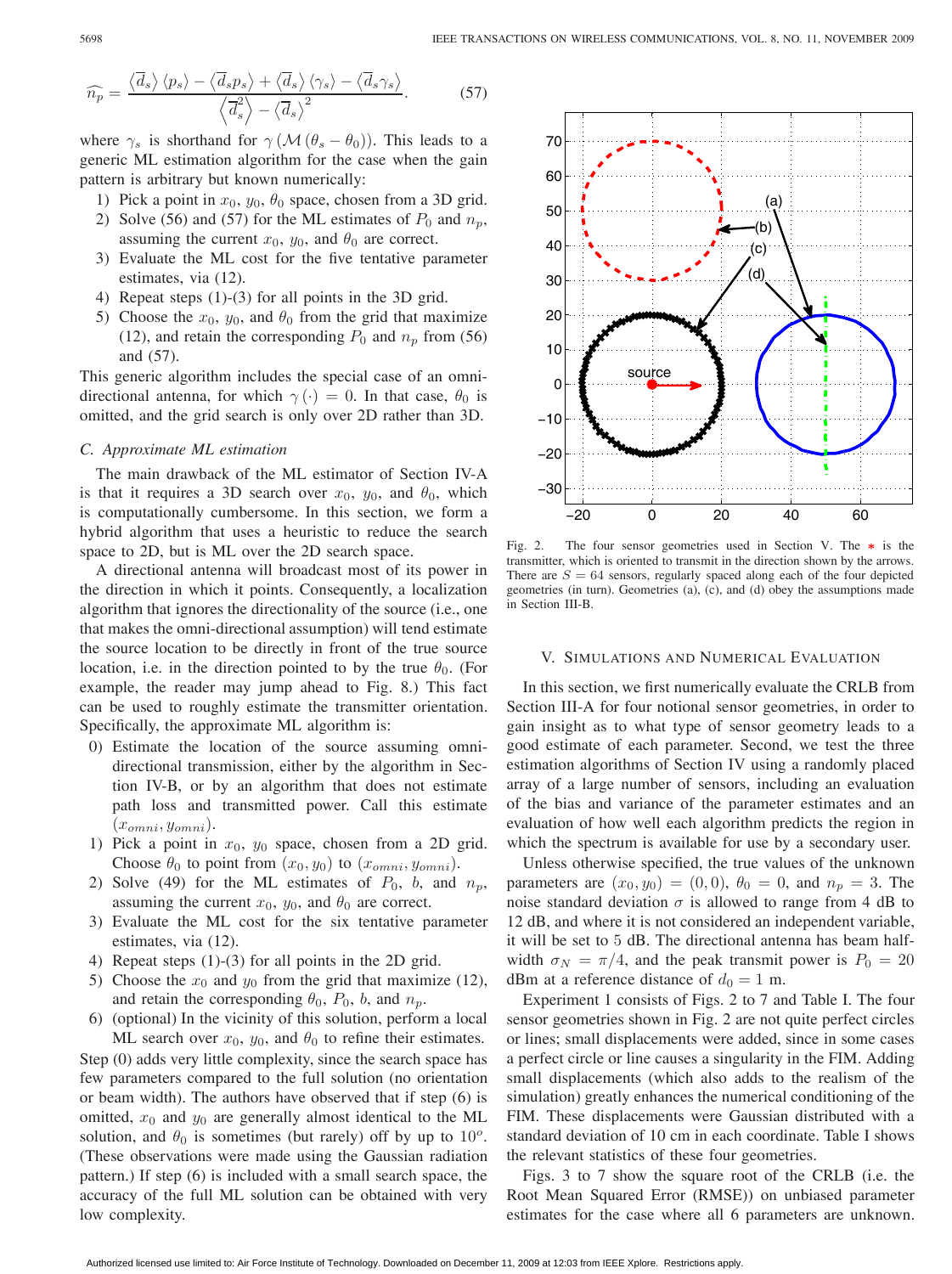| <b>Statistic</b>              | (a)   | (b)  | (C)    | (a)   |
|-------------------------------|-------|------|--------|-------|
| $a_s$                         | 290   | 290  | 169    | 295   |
| $d_s$<br>$d_{s}$              | 1.57  | 1.57 | 0.0004 | 0.026 |
| $\theta_0$ ) $\overline{d}_s$ | 0.004 | 26.7 | 0.008  | 0.004 |

 $\langle \theta_s - \theta_0 \rangle$  0.0002 1.57 0.0006 0.0003

<sup>2</sup> 0.084 0.084 3.29 0.083

 $\langle \theta_s^2$ 〉  $\langle \theta \rangle$ 

TABLE I STATISTICS OF THE FOUR SENSOR GEOMETRIES SHOWN IN FIG. 2.



Fig. 3. The CRLB on  $P_0$ , for the four sensor geometries shown in Fig. 2.



Fig. 4. The CRLB on  $n_p$ , for the four sensor geometries shown in Fig. 2.

In each geometry,  $S = 64$  sensors were employed, regularly spaced along each circle or line. In general, the relative rankings of the different geometries do not change for similar experiments with fewer unknown parameters, but the bounds would all decrease. Geometry (c) is clearly the best for estimating the antenna location, orientation, and beam width, whereas geometry (a) is best for estimating power and path loss. In the case of known location and beam width (not shown, due to figure count limitations), geometry (b) performs as well as geometry (a). These relative rankings can be



Fig. 5. The CRLB on  $\theta_0$ , for the four sensor geometries shown in Fig. 2.



Fig. 6. The CRLB on  $\sigma_N$ , for the four sensor geometries shown in Fig. 2.



Fig. 7. The CRLB on  $x_0$ , for the four sensor geometries shown in Fig. 2.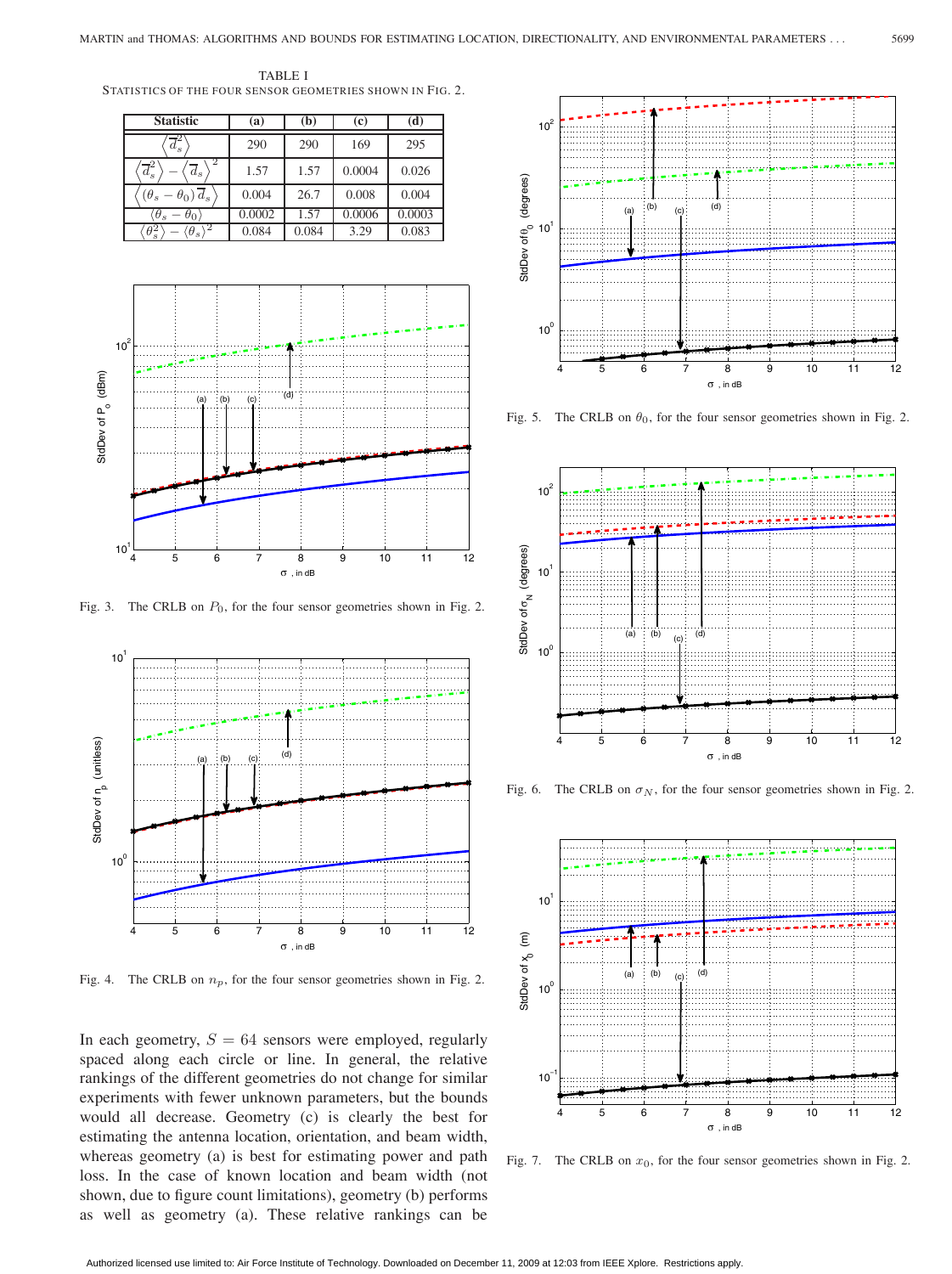

Fig. 8. Results of the three estimation algorithms discussed in Section IV. The contours indicate the true and estimated regions in which the received power is above a pre-set threshold, meaning that the spectrum is unavailable for use by a secondary user.

understood by considering the special case shown in (28),  $(29)$ , and  $(30)$ , which applies to  $(a)$ ,  $(c)$ , and  $(d)$ , although the resulting intuition appears to apply loosely to (b) as well. Geometries (a) and (b) have the largest distance variances, leading to good estimates of power and path loss; and (c) has the largest angular variance, leading to a good estimate of transmitter orientation. An optimal placement of sensors thus should have large variances in both angle and distance.

Experiment 2 consists of Fig. 8 (a sample result) and Table II (average results). Fig. 8 shows the results of the three estimation methods discussed in Section IV. These include ML estimation of all six unknowns, ML estimation that incorrectly assumes that the source is omni-directional with only four parameters to be estimated  $(P_0, n_p, x_0, \text{ and})$  $y_0$ ), and approximate ML estimation that leverages the omnidirectional estimate (without step (6)).  $S = 100$  sensors were randomly distributed in a 150 m  $\times$  150 m area, and all other parameters were as above. The contours indicate the true and estimated regions in which the received power is above a threshold of  $-30$  dBm (i.e. 50 dB below  $\Gamma_0$ ), meaning that the spectrum is unavailable for use by a secondary user. Although the proposed ML estimator is not perfect, it does a fairly good job of estimating the spatial region in which spectrum is unavailable. In contrast, the incorrect omni-directional assumption leads to a poor estimate of spectrum unavailability, although it does partially overlap with the correct region. If the approximate ML estimator is used with step (6), it will produce the same solution as the ML estimator.

Table II shows the statistics of the ML estimates. The results were averaged over 1000 realizations of the additive noise. The geometry was as shown in Fig. 8, and all other parameters were as specified above. For each parameter, the standard deviation of the estimate dominated the bias and exceeded the square root of the CRLB. Thus, while the ML estimators cannot analytically be guaranteed to be unbiased, in practice the bias appears small compared to the estimator standard deviation. It is known that the ML estimator is

TABLE II COMPARISON OF THE BIAS AND STANDARD DEVIATION OF ML PARAMETER ESTIMATES TO THE SQUARE ROOT OF THE CRLB AND THE RESOLUTION OF THE SEARCH SPACE.

| <b>Variable</b>              | value | avg est  | bias    | std dev | $\sqrt{\rm CRLB}$ | res. |
|------------------------------|-------|----------|---------|---------|-------------------|------|
| $x_0$ (m)                    | -5    | $-5.76$  | $-0.76$ | 1.72    | 0.10              | 1.0  |
| (m)<br>$y_0$                 | $-10$ | $-10.42$ | $-0.42$ | 1.81    | 0.17              | 1.0  |
| $(\text{deg})$<br>$\theta_0$ | 60    | 59.82    | $-0.18$ | 2.77    | 0.29              | 1.0  |
| (dBm)                        | 20    | 20.48    | 0.48    | 4.36    | 0.61              | N/A  |
| $(\text{deg})$<br>$\sigma_N$ |       | 44.69    | $-0.31$ | 1.59    | 0.22              | N/A  |
| (unitless)<br>$n_{p}$        |       | 3.02     | 0.02    | 0.25    | 0.03              | N/A  |

*asymptotically* unbiased and efficient; although it appears that with six unknowns and 100 sensors, the ML estimator is not quite within the asymptotic regime.

Additional simulations, not included here due to space limitations, have shown that a modest amount of radiation pattern distortion does not adversely affect the proposed approach. The distortions considered include smearing out the beam pattern angularly by 10% to 25%, and adding a floor on the loss behind the antenna of -20 dB. This mimics the effects of scatterers close to and directly in front of the antenna, which may cause energy to fill in notches in the beam pattern. In the limit of wider amounts of blurring and higher floors (i.e. a very dense scattering environment immediately surrounding the transmitter), the effective radiation pattern becomes isotropic and the distinction between the proposed work and past work diminishes.

Now consider computational complexity. In our simulations, the numbers of grid points in the search space were  $N_x = 121$ ,  $N_u$  = 121, and  $N_\theta$  = 360, and there were  $S = 100$ sensors. All algorithms that assume directionality require  $SN_xN_yN_\theta = 5.3 \times 10^8$  logs, divisions, and arctangents to compute angles and log-distances, which are inherent to the problem. The algorithm in Section IV-A requires an additional  $7SN_xN_yN_\theta = 3.7 \times 10^9$  multiply-adds. Assuming evaluation of the  $\gamma(\cdot)$  function requires 2 multiply-adds, the algorithm in Section IV-B uses  $5SN_xN_yN_\theta = 2.6 \times 10^9$  multiplyadds. If this algorithm is used to localize an omni-directional source, then it only requires  $3SN_xN_y = 4.4 \times 10^6$  multiplyadds. The fast algorithm in Section IV-C uses  $10 SN_x N_y =$  $1.5\times10^{7}$  multiply-adds, since it must perform omni-directional localization for initialization before performing directional localization.

On a 2.49 GHz desktop with a dual core processor, running Matlab release R2009a, the ML estimate used 765 s of CPU time, the approximate ML estimate used 5.1 s, and the omnidirectional estimate used 1.4 s, in order to generate the results in Fig. 8.

#### VI. CONCLUSIONS

This paper derived performance bounds, an ML algorithm, and an approximate ML algorithm for estimation of a transmitter's location, orientation, beam width, power, and path loss exponent, using RSS measurements. As opposed to previous related work, this paper considered a directional transmitter. Power and path loss are best estimated when the distances from the source to the sensors have a large variance; whereas position, orientation, and beam width are best estimated when